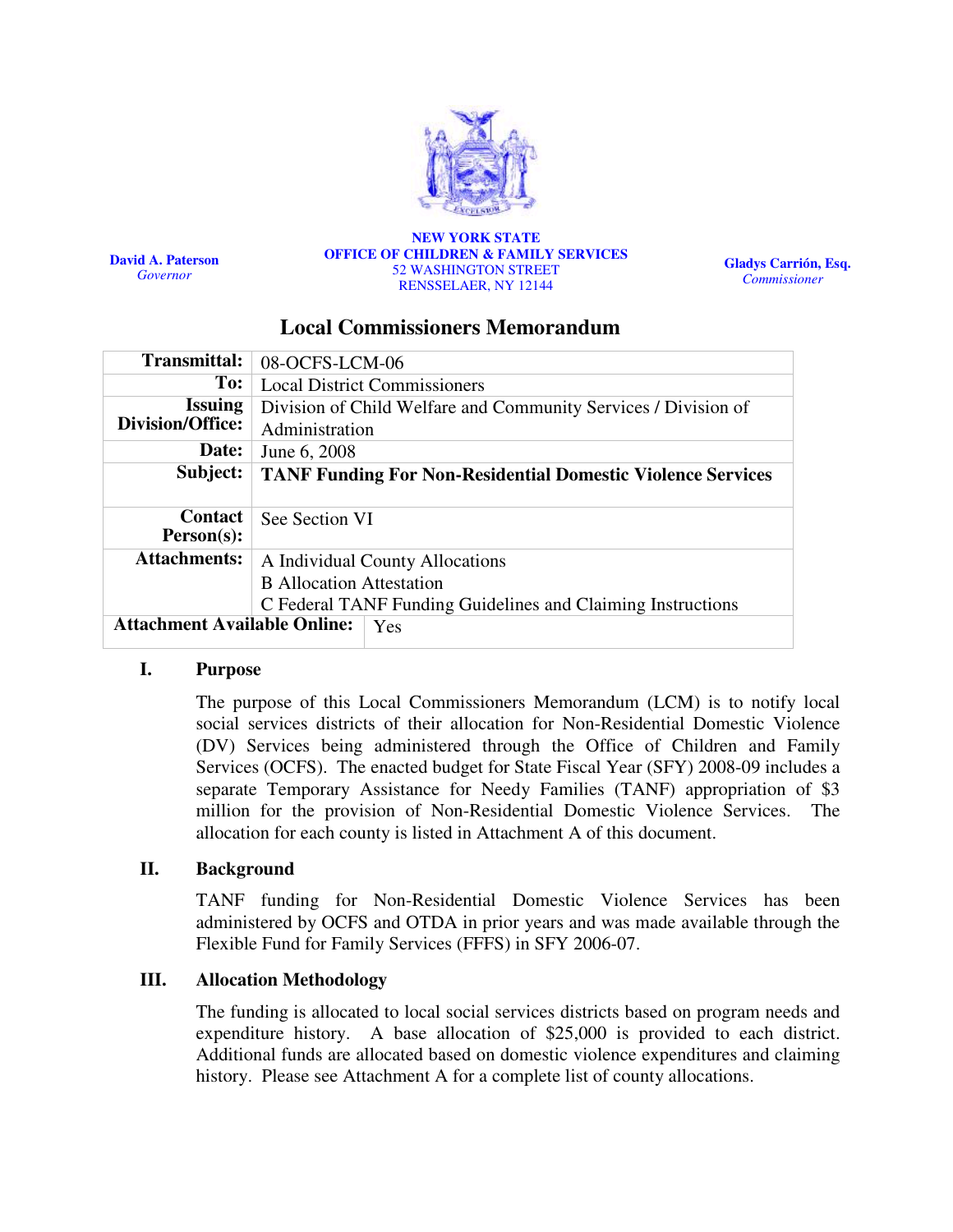# IV. Program Implications and Federal TANF Funding Guidelines

These TANF funds must be used for enhanced or expanded core and/or optional Non-Residential Domestic Violence Services provided by approved Non-Residential Domestic Violence Programs only for persons with incomes up to 200% of the poverty level. For a complete list of approved Non-Residential Domestic Violence Programs, refer to the OCFS website at  $www.ocfs. state.nv.us.$ 

Local Districts must complete Attachment B, TANF 2008-09 Non-Residential Domestic Violence Services Plan and Allocation Attestation, indicating if the district intends to access these TANF allocations. If the local district intends to use the funds, a plan needs to be submitted for each approved Non-Residential Domestic Violence Service Provider that will receive money from this allocation. The plans should provide a description of the programs and services being provided with the TANF monies for TANF eligible victims of domestic violence and their children.

Note: Funds cannot be used for medical services, Domestic Violence hotline services, DV outreach/educational services, and capital expenditures.

Please mail the signed and dated Attachment B and plans by July 7, 2008 to: NYS Office of Children & Family Services Office of Protective and Community Services 52 Washington Street, Room 331 North Rensselaer, N.Y. 12144-2796 Attn: Edward Cullings

As in previous years, these funds must be expended and claimed in accordance with the Federal TANF Funding Guidelines and Claiming Instructions in Attachment C. These instructions are also detailed in Transmittal 01-OCFS-LCM-05.

# V. Claiming Periods

The funds being announced in this LCM for SFY 2008-09 (DV Round 7) must be spent by June 30, 2009 and claimed by August 15, 2009. These funds are to be used to reimburse expenditures beginning October 1, 2007 and ending June 30, 2009, with claims due by August 15, 2009.

Additionally, local districts with unexpended balances of Non-Residential Domestic Violence Services re-appropriated funding from Rounds DV 5A (SFY 2005-06 funding) and/or DV 6 (SFY 2007-08 funding) will have extended expenditure periods for both rounds. The period is extended from June 30, 2008 to June 30, 2009, with claims due by August 15, 2009.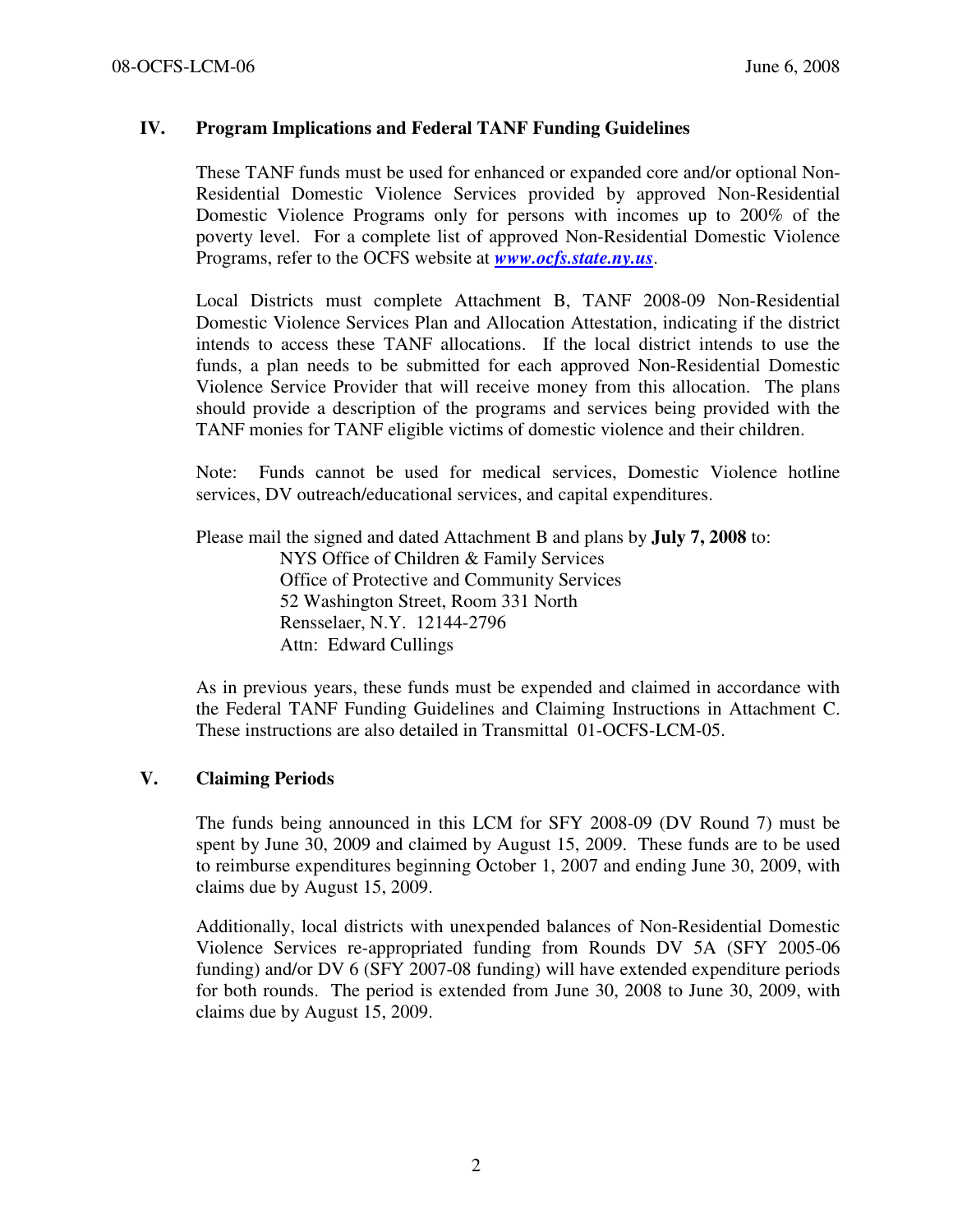# VI. Contact Persons

# Home Office

Edward Cullings (518) 473-7950 or Andrea Sweda (518) 402-3324; or by e-mail through Outlook; or through the Internet at Edward.Cullings@ocfs.state.ny.us or Andrea.Sweda@ocfs.state.ny.us

# Regional Offices

| <b>Buffalo</b> | Mary Miller                               | $(716)$ 847-3145                             |
|----------------|-------------------------------------------|----------------------------------------------|
|                | User ID: Mary.Miller@ocfs.state.ny.us     |                                              |
| Rochester      | Linda Kurtz                               | $(585)$ 238-8201                             |
|                | User ID: Linda.Kurtz@ocfs.state.ny.us     |                                              |
| Syracuse       | Jack Klump                                | $(315)$ 423-1200                             |
|                | User ID: Jack.Klump@ocfs.state.ny.us      |                                              |
| Albany         | Kerri Barber (518) 486-7078               |                                              |
|                | User ID: Kerri.Barber@ocfs.state.ny.us    |                                              |
| Spring Valley  | Patricia Sheehy (914) 377-2080            |                                              |
|                | User ID: Patricia.Sheehy@ocfs.state.ny.us |                                              |
| <b>NYC</b>     | Patricia Beresford                        | $(212)$ 383-1788                             |
|                |                                           | User ID: Patricia.Beresford@ocfs.state.ny.us |

Any questions concerning claiming procedures may be directed to the OTDA Bureau of Financial Services by e-mail through Outlook or at the following numbers:

> James Carroll (Regions I-IV) at 1-800-343-8859, ext.4-7549 User ID: James.Carroll@otda.state.ny.us Michael Borenstein (Region V) at 631-854-9704 User ID: Michael.Borenstein@otda.state.ny.us Marian Borenstein (Region VI) at 212-961-8250. User ID: Marian.Borenstein@otda.state.ny.us

# Issued By:

/s/ Laura Velez

\_\_\_\_\_\_\_\_\_\_\_\_\_\_\_\_\_\_\_

Name: Laura Velez Title: Acting Deputy Commissioner Division/Office: Child Welfare and Community Services

# /s/ Thomas Tipple

\_\_\_\_\_\_\_\_\_\_\_\_\_\_\_\_\_

Name: Thomas Tipple Title: Deputy Commissioner Division/Office: Administration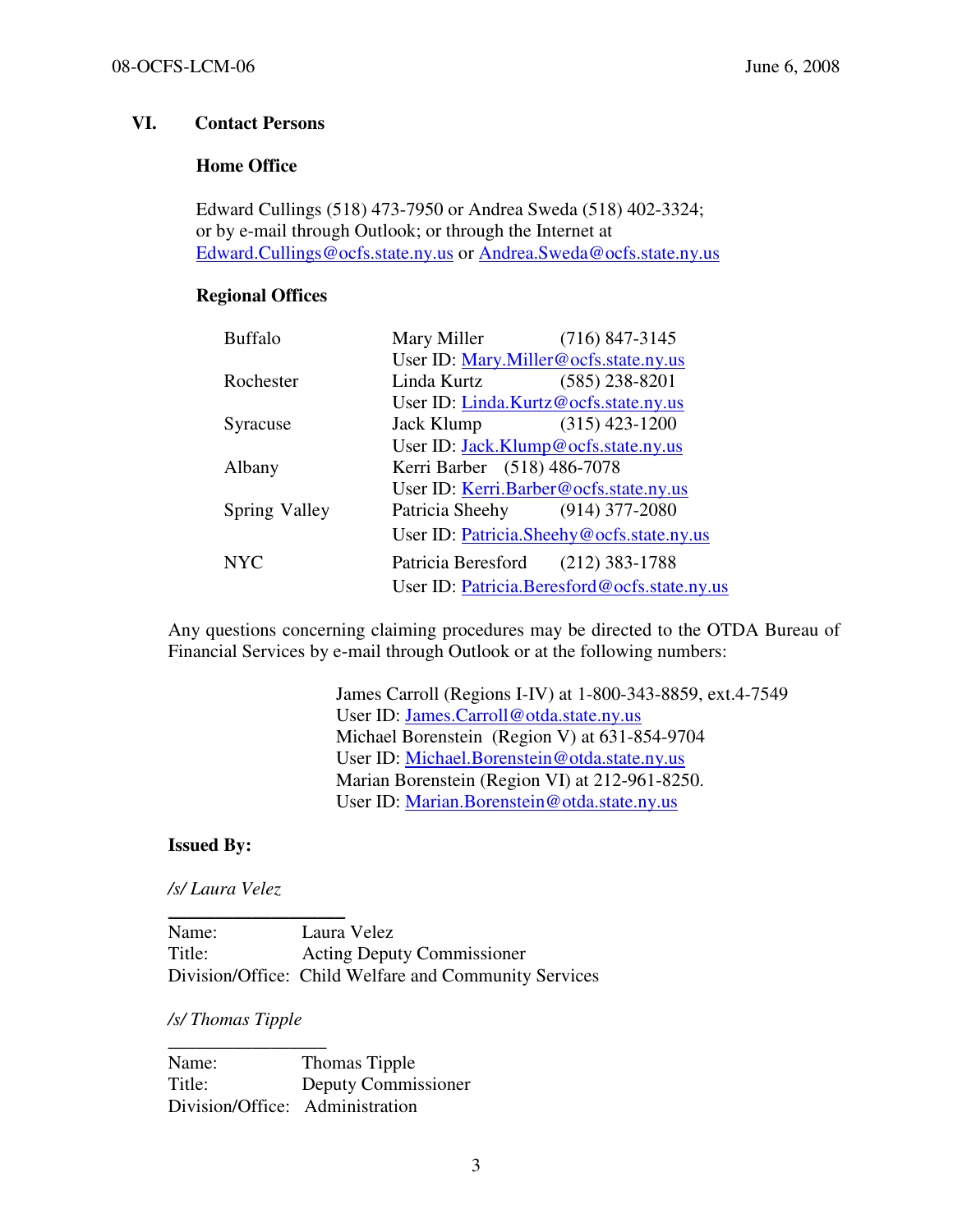# Attachment A

#### SFY 2008-09

# TANF NON-RESIDENTIAL DOMESTIC VIOLENCE SERVICES ALLOCATIONS

#### **DISTRICT**

| Albany             | \$25,296  |
|--------------------|-----------|
| Allegany           | \$25,000  |
| <b>Broome</b>      | \$25,000  |
| <b>Cattaraugus</b> | \$25,000  |
| Cayuga             | \$25,000  |
| Chautauqua         | \$34,403  |
| Chemung            | \$25,000  |
| Chenango           | \$25,000  |
| <b>Clinton</b>     | \$25,000  |
| Columbia           | \$25,000  |
| <b>Cortland</b>    | \$25,000  |
| <b>Delaware</b>    | \$25,000  |
| <b>Dutchess</b>    | \$50,698  |
| Erie               | \$143,883 |
| <b>Essex</b>       | \$25,000  |
| <b>Franklin</b>    | \$25,000  |
| <b>Fulton</b>      | \$25,000  |
| Genesee            | \$25,000  |
| Greene             | \$25,000  |
| <b>Hamilton</b>    | \$25,000  |
| Herkimer           | \$25,000  |
| Jefferson          | \$25,000  |
| Lewis              | \$25,000  |
| Livingston         | \$25,000  |
| <b>Madison</b>     | \$25,000  |
| <b>Monroe</b>      | \$73,016  |
| <b>Montgomery</b>  | \$25,000  |
| <b>Nassau</b>      | \$28,525  |
| Niagara            | \$34,825  |
| <b>Oneida</b>      | \$60,390  |
| Onondaga           | \$46,192  |
| <b>Ontario</b>     | \$25,000  |
| Orange             | \$25,261  |
| <b>Orleans</b>     | \$25,000  |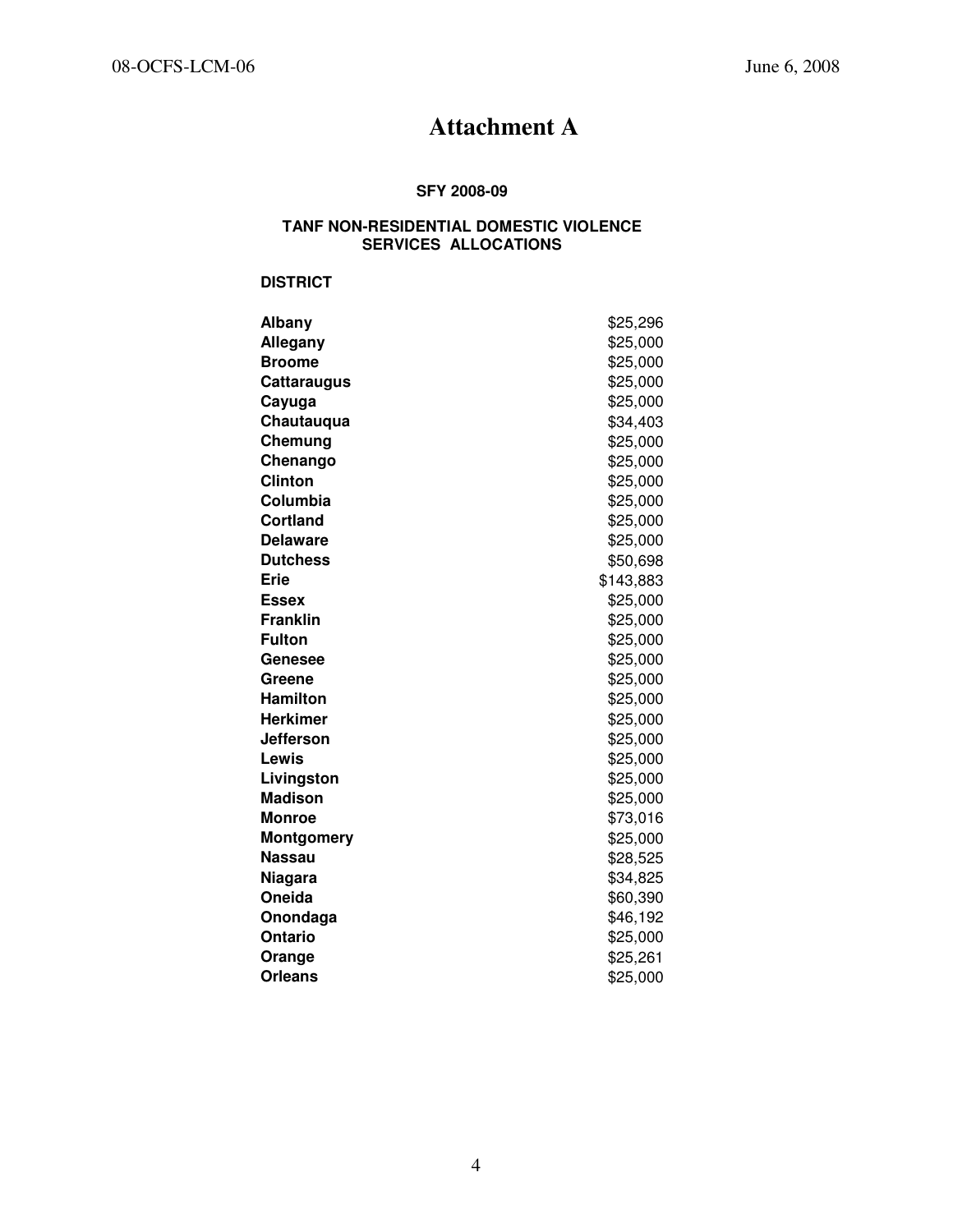# Attachment A

# (continued)

#### SFY 2008-09

#### TANF NON-RESIDENTIAL DOMESTIC VIOLENCE SERVICES ALLOCATIONS

| Oswego               | \$25,000    |
|----------------------|-------------|
| Otsego               | \$25,000    |
| Putnam               | \$25,000    |
| Rensselaer           | \$25,000    |
| <b>Rockland</b>      | \$25,000    |
| <b>St Lawrence</b>   | \$25,000    |
| Saratoga             | \$25,000    |
| <b>Schenectady</b>   | \$25,000    |
| <b>Schoharie</b>     | \$25,000    |
| <b>Schuyler</b>      | \$25,000    |
| Seneca               | \$25,000    |
| <b>Steuben</b>       | \$25,000    |
| <b>Suffolk</b>       | \$47,602    |
| <b>Sullivan</b>      | \$25,000    |
| <b>Tioga</b>         | \$25,000    |
| <b>Tompkins</b>      | \$25,000    |
| Ulster               | \$25,000    |
| Warren               | \$25,000    |
| Washington           | \$25,000    |
| Wayne                | \$25,000    |
| Westchester          | \$55,099    |
| Wyoming              | \$25,000    |
| Yates                | \$25,000    |
| <b>New York City</b> | \$1,249,810 |
| Total                | \$3,000,000 |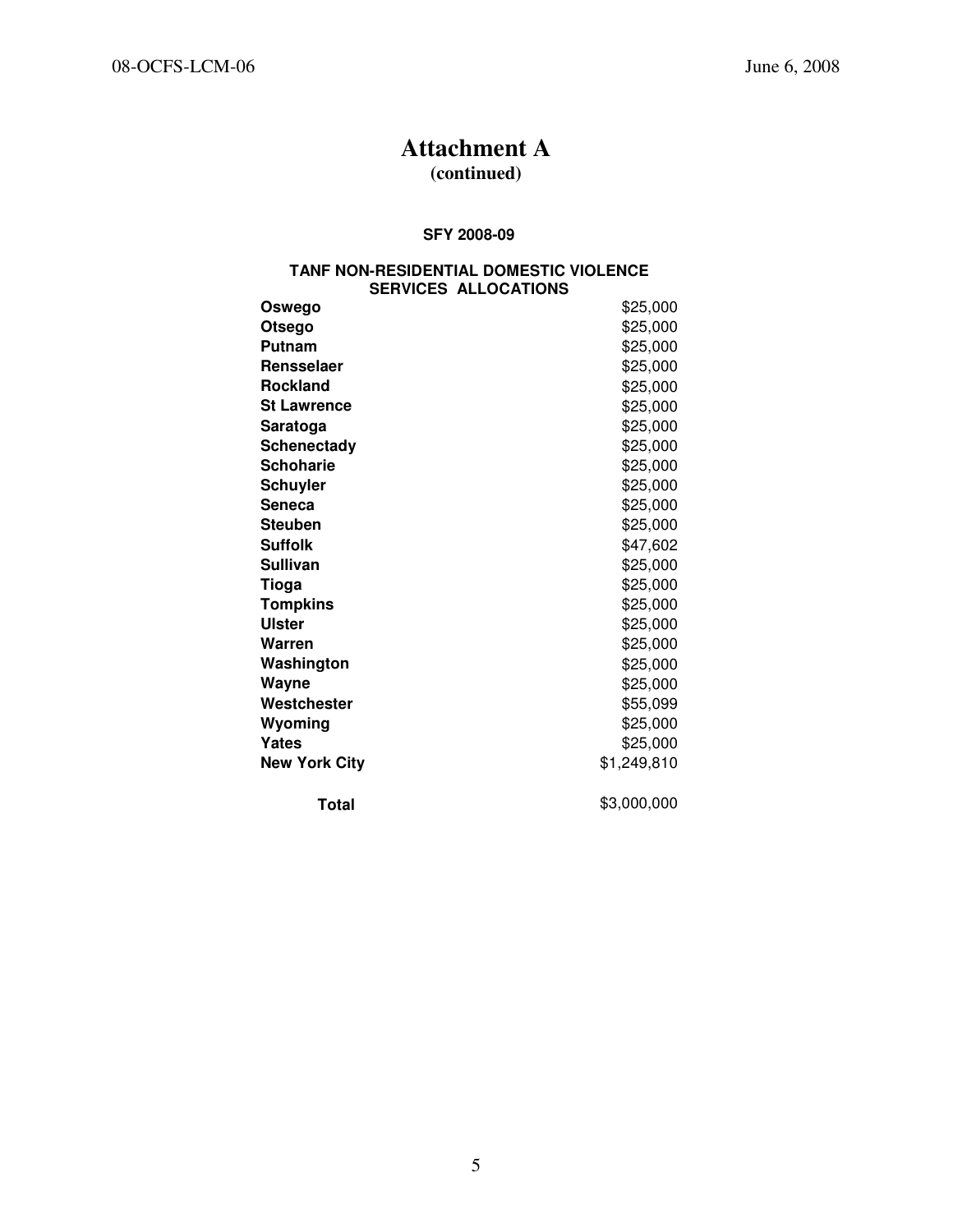# ATTACHMENT B

# TANF 2008-09 NON-RESIDENTIAL DOMESTIC VIOLENCE SERVICES PLAN AND ALLOCATION ATTESTATION

DISTRICT:

TANF PLAN CONTACT PERSON:

PHONE # AND E-MAIL ADDRESS:

#### Check one:

\_\_\_ By signing this form, I am attesting that the social services district will use its TANF 2008- 09 allocation for the Non-Residential Domestic Violence Services as outlined in the attached below, and expenditures will continue to be in accordance with federal TANF guidelines.

\_\_\_\_ By signing this form, I am attesting that the social services district will not be accessing its TANF 2008-09 allocation for Non-Residential Domestic Violence Services.

Name of approved Non-Residential Domestic Violence Service Provider(s) that will receive these funds, and contact person and telephone number or e-mail address:

| Program: | <b>Contact Person:</b> |
|----------|------------------------|
|          |                        |
| ⌒<br>ـ.  |                        |
| ⌒<br>ິ.  |                        |

\_\_\_\_\_\_\_\_\_\_\_\_\_\_\_\_\_\_\_\_\_\_\_\_\_\_\_\_\_\_\_\_\_\_\_\_\_\_\_\_\_\_\_ \_\_\_\_\_\_\_\_\_\_\_\_\_

For each provider listed, provide a brief description of the services that will be supported with this allocation. Use additional sheets as required. (Note: these funds can not be used to supplant existing federal, state and/ or local funding sources):

Commissioner Signature Date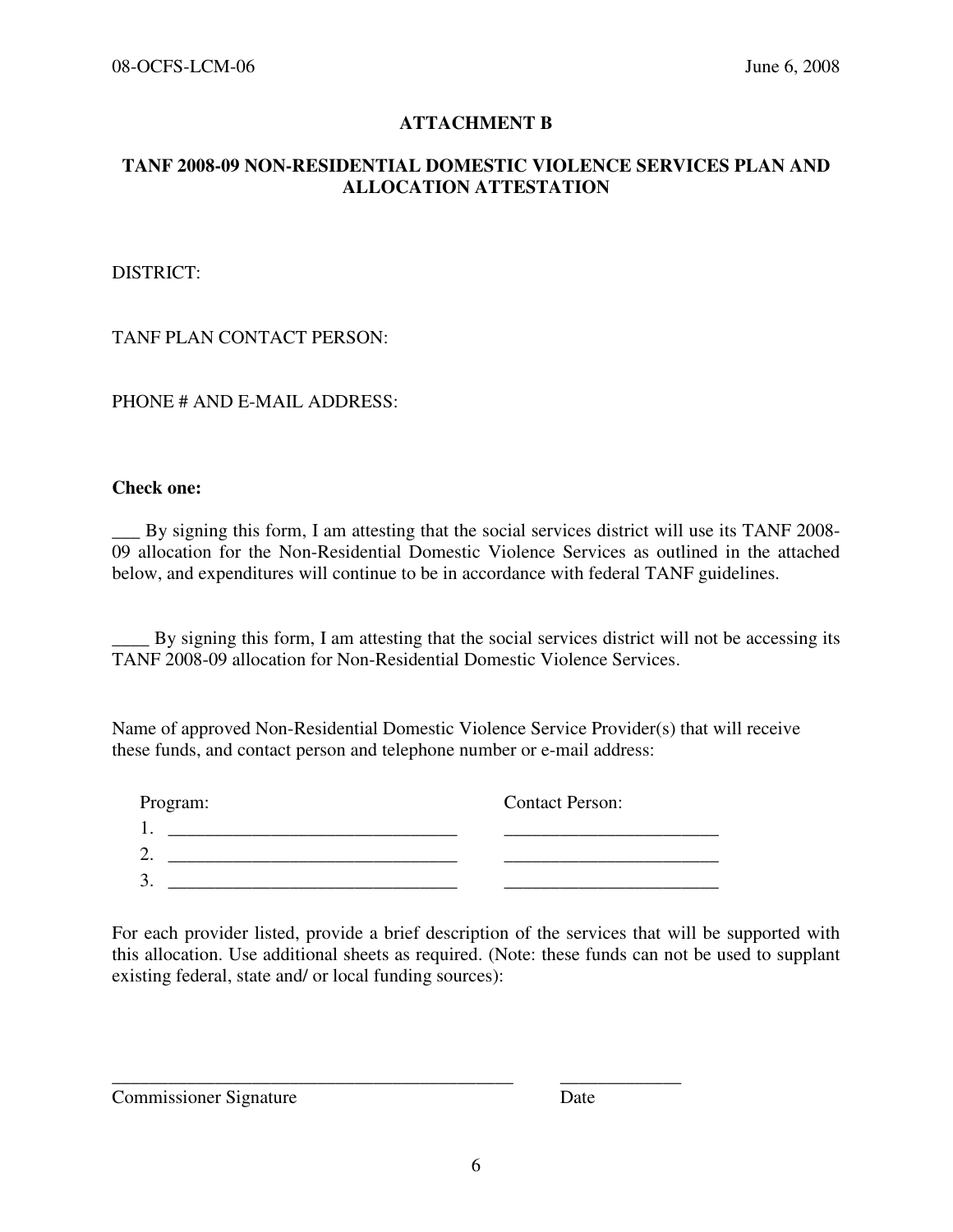Send signed Attachment B with any additional sheets before July 7, 2008, by mail to:

NYS Office of Children & Family Services Office of Protective and Community Services 52 Washington Street, Room 331 North Rensselaer, N.Y. 12144-2796 Attn: Edward Cullings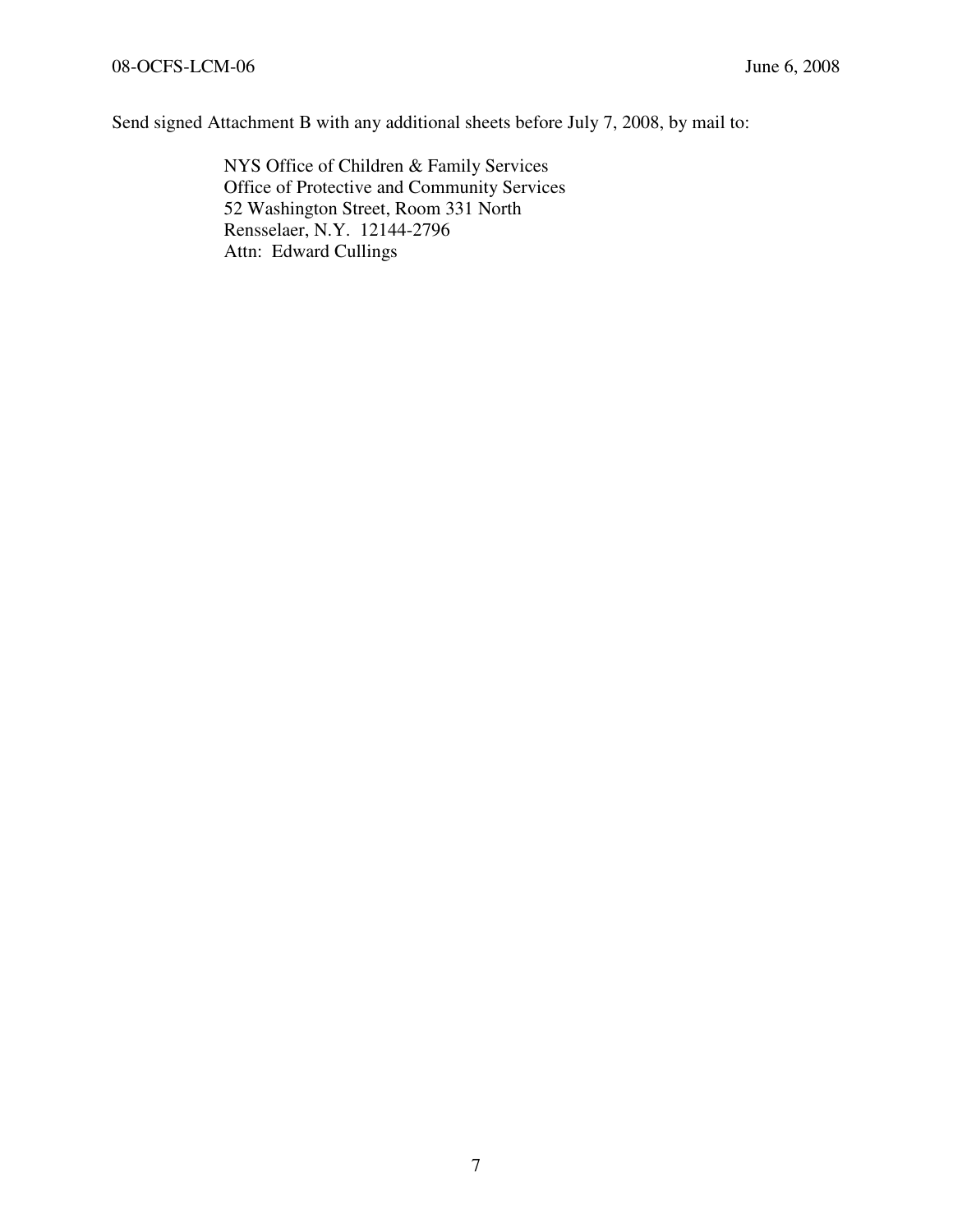# ATTACHMENT C

# FEDERAL TANF FUNDING GUIDELINES AND CLAIMING INSTRUCTIONS

# Federal TANF Funding Guidelines

### Eligible Families/Individuals

 Funds may be used for families, children and non custodial parents who are at or below 200% of the federal poverty level, and otherwise meet the TANF categorical eligibility standards including the PRWORA U.S. citizenship or qualified alien requirements. For the SFY 2008-09 allocation, the income standards are noted below:

| 2008 HHS Poverty Guidelines (effective June 1, 2008-May 31, 2009) |  |  |  |  |
|-------------------------------------------------------------------|--|--|--|--|
|-------------------------------------------------------------------|--|--|--|--|

| Persons in<br><b>Family Unit</b>      | <b>Poverty Level</b> | 200% of Poverty |
|---------------------------------------|----------------------|-----------------|
| 1                                     | \$10,400             | \$20,800        |
| $\overline{2}$                        | \$14,000             | \$28,000        |
| 3                                     | \$17,600             | \$35,200        |
| 4                                     | \$21,200             | \$42,400        |
| 5                                     | \$24,800             | \$49,600        |
| 6                                     | \$28,400             | \$56,800        |
| 7                                     | \$32,000             | \$64,000        |
| 8                                     | \$35,600             | \$71,200        |
| For each<br>additional<br>person, add | \$3,600              | \$7,200         |

# Allowable Costs

- Allowable services must meet the federal definition of non-assistance.
- The funds may not be used for assistance. Assistance for federal purposes consists of any payment or benefit designed to meet ongoing basic needs -- food, clothing, shelter, utilities, household goods, personal care items, and general incidental expenses. Assistance also includes supportive services such as transportation or child care provided to unemployed recipients. Assistance paid to a Family Assistance or Non-Cash Safety Net Assistance/Federal Participation recipient is counted toward the 60-month TANF time limit. Assistance counts toward the support offset.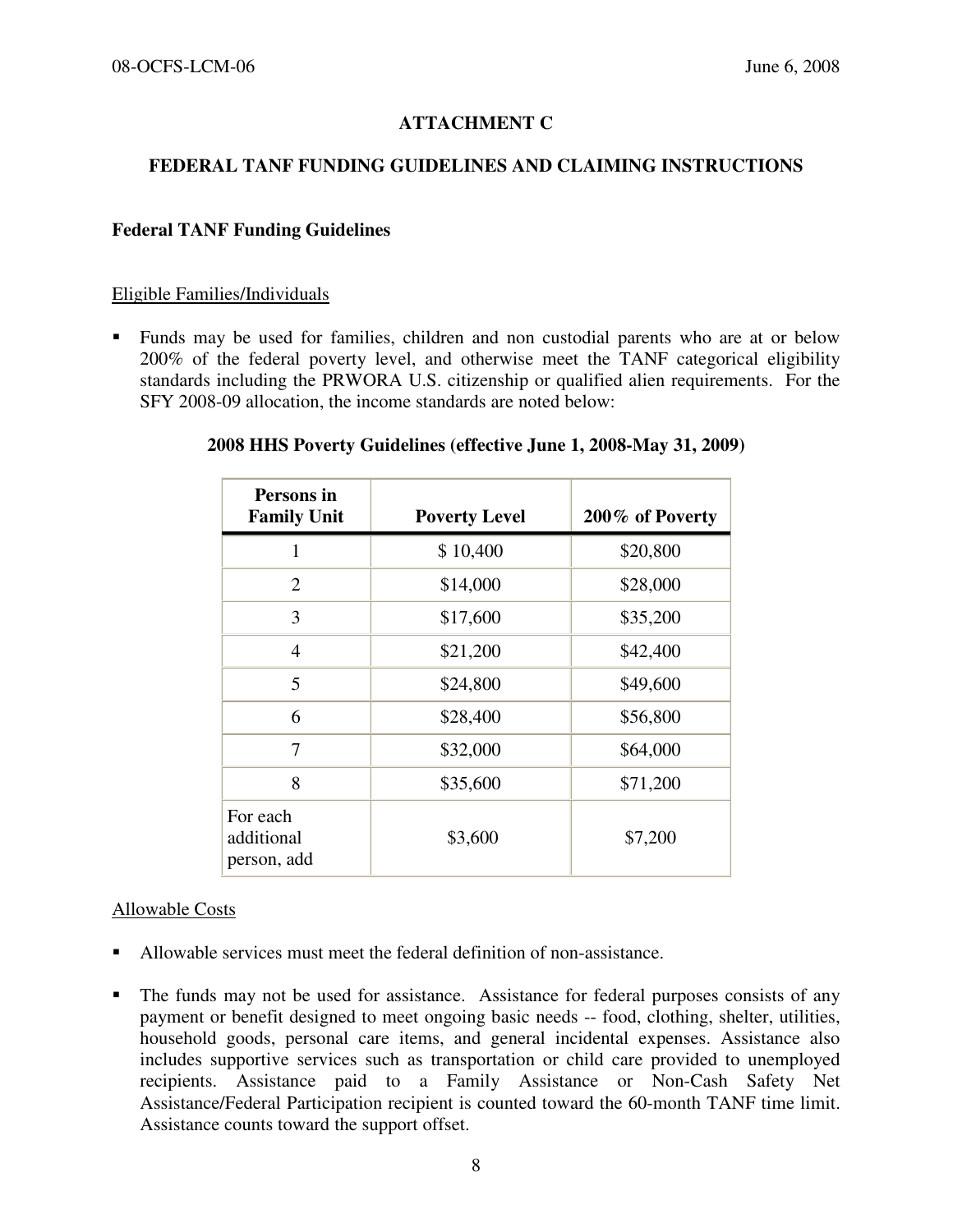- Funds may be utilized to provide transportation services only when those services are incidental to the services being provided to TANF-funded public assistance (PA). With regards to transportation services, transportation is permissible for employment or other allowable activities, as long as the program of transportation does not constitute assistance or, if it does constitute assistance, it can only be provided to people receiving PA.
- Funds cannot be used for medical services, Domestic Violence (DV) hotline services, DV outreach/educational services, and capital expenditures.

# Cost Allocation

 Costs must be allocated to benefiting programs when more than one program is involved in a particular activity whether done by local district staff or contractor staff. Cost allocation rules are contained in the Fiscal Reference Manuals and in Federal Circular OMB A-87 for LSSDs; OMB Circular A-122 for non-profit organizations, other than hospitals and institutions of higher education or those specifically excluded, are governed by OMB Circular A-122 and OMB Circular A-21 for Education Institutions and for-profit organizations by 48 CFR 31.

# Administrative Costs 15% Rule

- The maximum amount the state can spend on administration is 15 percent against the TANF Block Grant after transfer to other block grants. This limitation applies to the non-residential domestic violence allocation for SFY 2008-09.
- The federal definition of administration is different from the state definition. When TANF costs are claimed to the federal government, they must be claimed according to the federal definition. The final federal regulations exclude direct costs, including salaries and benefits costs for staff providing program services and the direct administrative costs associated with providing these services (e.g., supplies, equipment, travel, postage, utilities, rental costs, and maintenance), of providing program services. For example, the cost of providing diversion benefits and services, providing program information to clients, screening and assessment, development of employability plans, work activities, post-employment services, work supports, and case management services, including those involving child welfare case management, except for performing the eligibility determinations, are all excluded from the definition, and should be claimed as program expenditures. Also excluded are costs for contracts devoted entirely to program activities.